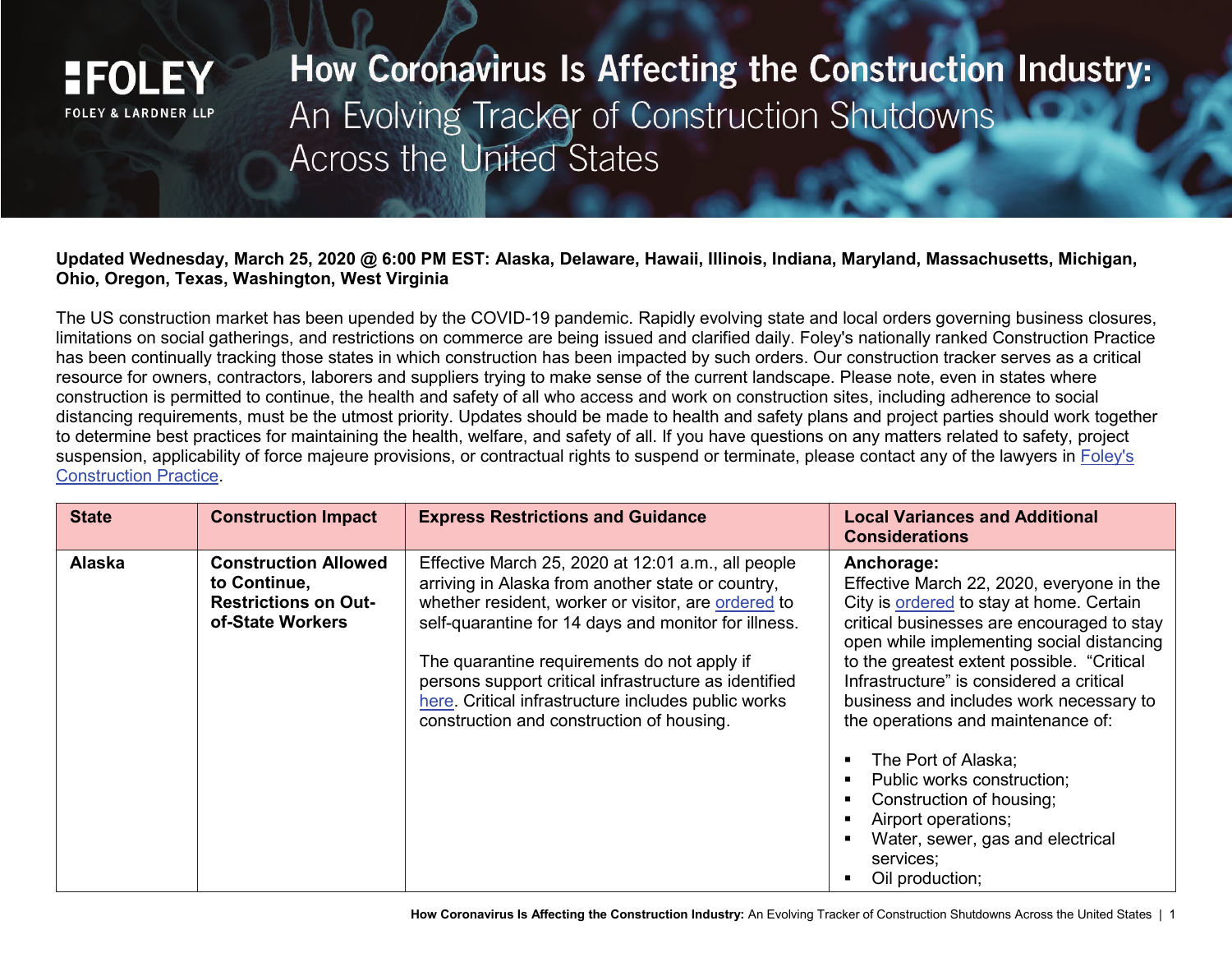| <b>State</b> | <b>Construction Impact</b>                                                                                                                                                                   | <b>Express Restrictions and Guidance</b>                                                                                                                                                                                                                                                                                                                                                                                                                                                                                                                                                                                                                                                                                                                                                                                                                                                                                                                                                                                | <b>Local Variances and Additional</b><br><b>Considerations</b>                                                                                                                                                                                                                                                                                                                                                                                                                                                                                                                                                                                                                                                                                                                                                                                                                                                                                                                                                                                                                                                                                                                                                               |
|--------------|----------------------------------------------------------------------------------------------------------------------------------------------------------------------------------------------|-------------------------------------------------------------------------------------------------------------------------------------------------------------------------------------------------------------------------------------------------------------------------------------------------------------------------------------------------------------------------------------------------------------------------------------------------------------------------------------------------------------------------------------------------------------------------------------------------------------------------------------------------------------------------------------------------------------------------------------------------------------------------------------------------------------------------------------------------------------------------------------------------------------------------------------------------------------------------------------------------------------------------|------------------------------------------------------------------------------------------------------------------------------------------------------------------------------------------------------------------------------------------------------------------------------------------------------------------------------------------------------------------------------------------------------------------------------------------------------------------------------------------------------------------------------------------------------------------------------------------------------------------------------------------------------------------------------------------------------------------------------------------------------------------------------------------------------------------------------------------------------------------------------------------------------------------------------------------------------------------------------------------------------------------------------------------------------------------------------------------------------------------------------------------------------------------------------------------------------------------------------|
|              |                                                                                                                                                                                              |                                                                                                                                                                                                                                                                                                                                                                                                                                                                                                                                                                                                                                                                                                                                                                                                                                                                                                                                                                                                                         | roads and highways;<br>Trucking and shipping companies;<br>Public transportation;<br>Solid waste collection and removal;<br>and<br>Internet, and telecommunications<br>systems                                                                                                                                                                                                                                                                                                                                                                                                                                                                                                                                                                                                                                                                                                                                                                                                                                                                                                                                                                                                                                               |
| California   | <b>Construction</b><br><b>Allowed to Continue;</b><br><b>Municipal</b><br><b>Restrictions in San</b><br><b>Francisco, Los</b><br><b>Angeles and</b><br><b>Surrounding</b><br><b>Counties</b> | All individuals living in the State of California must<br>stay home or at their place of residence except as<br>needed to maintain continuity of operations of the<br>federal critical infrastructure sectors identified by<br>the Department of Homeland Security and other<br>sectors identified by the Director of the California<br>Department of Public Health, which includes<br>construction and, particularly, housing construction.<br>Further guidance issued by the California State<br>Public Health Officer has designated the following<br>as "essential": construction workers who support<br>construction, operation, inspection, and<br>maintenance of construction sites and construction<br>projects (including housing construction), and<br>workers such as plumbers, electricians,<br>exterminators, and other service providers who<br>provide services that are necessary to maintaining<br>the safety, sanitation, and essential operation of<br>construction sites and construction projects. | <b>Los Angeles:</b><br>Effective March 19, 2020 and continuing<br>until April 19, 2020, all persons are<br>ordered to remain in their home and all<br>businesses within the City are ordered to<br>cease operations. Persons may lawfully<br>leave their residence and businesses may<br>continue operations to the extent they<br>provide certain essential activities and<br>work to provide essential business and<br>government services. Exceptions related<br>to construction fall under "Essential<br>Infrastructure" and includes:<br>Construction of commercial, office and<br>institutional buildings, residential<br>buildings and housing;<br>Airport operations, food supply,<br>concessions, and construction; and<br>Port operations and construction.<br><b>City and County of San Francisco:</b><br>As of March 16, 2020, all persons in the<br>City and County of San Francisco must<br>"shelter in place" until April 7, 2020.<br>Individuals are excluded from the order to<br>the extent they provide certain essential<br>activities and work to provide essential<br>business and government services.<br>Exceptions related to construction fall<br>under "Essential Infrastructure" and<br>include: |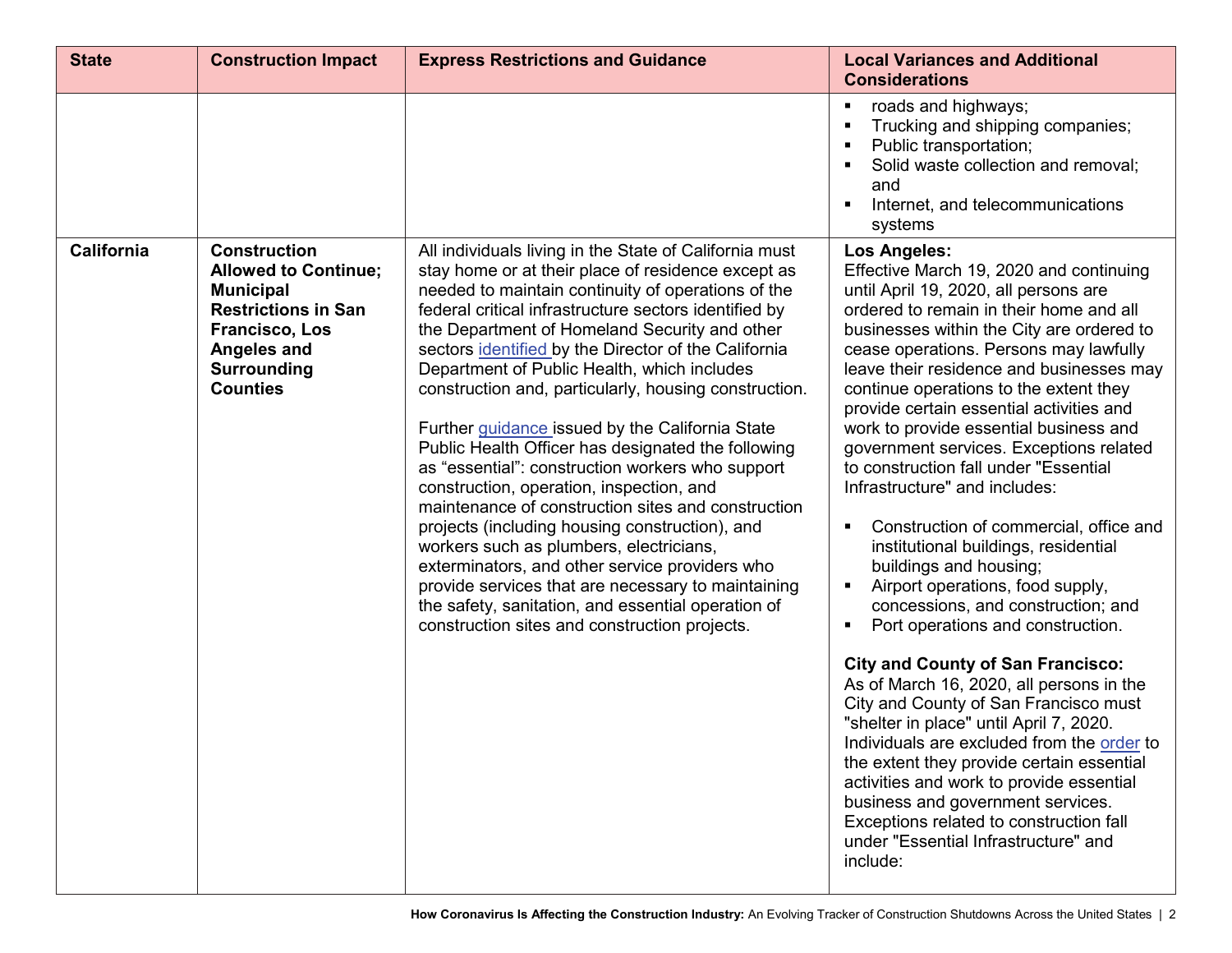| <b>State</b> | <b>Construction Impact</b> | <b>Express Restrictions and Guidance</b> | <b>Local Variances and Additional</b><br><b>Considerations</b>                                                                                                                                                                                                                                                                                                              |
|--------------|----------------------------|------------------------------------------|-----------------------------------------------------------------------------------------------------------------------------------------------------------------------------------------------------------------------------------------------------------------------------------------------------------------------------------------------------------------------------|
|              |                            |                                          | Public works construction;<br>Construction of housing (in particular<br>affordable housing or housing for the<br>homeless);<br>Airport operations;<br>$\blacksquare$<br>Water/sewer/gas/electrical services;<br>Oil refining;<br>Roads and highways;<br>Public transportation;<br>Solid waste collection and removal;<br>and<br>Internet and telecommunications<br>systems. |
|              |                            |                                          | Seven other counties in northern California<br>have issued shelter-in-place orders (see<br>below) with more expansive restrictions<br>concerning the construction industry,<br>generally permitting only public<br>infrastructure construction and<br>construction of housing. In these counties,<br>the local orders should be followed.                                   |
|              |                            |                                          | Alameda, Contra Costa, Sacramento,<br>Santa Clara, Santa Cruz, San Mateo, and<br>Sonoma counties have all issued shelter-<br>in-place orders that likewise classify<br>public infrastructure and housing<br>construction as essential businesses that<br>can continue.                                                                                                      |
|              |                            |                                          | Monterey County's order includes the<br>same language, but also allows on-going<br>commercial construction projects that had<br>commenced before the order's effective<br>date to continue.                                                                                                                                                                                 |
|              |                            |                                          | And while Marin County's order uses the<br>same language, its Health and Human<br>Services website is reporting that:                                                                                                                                                                                                                                                       |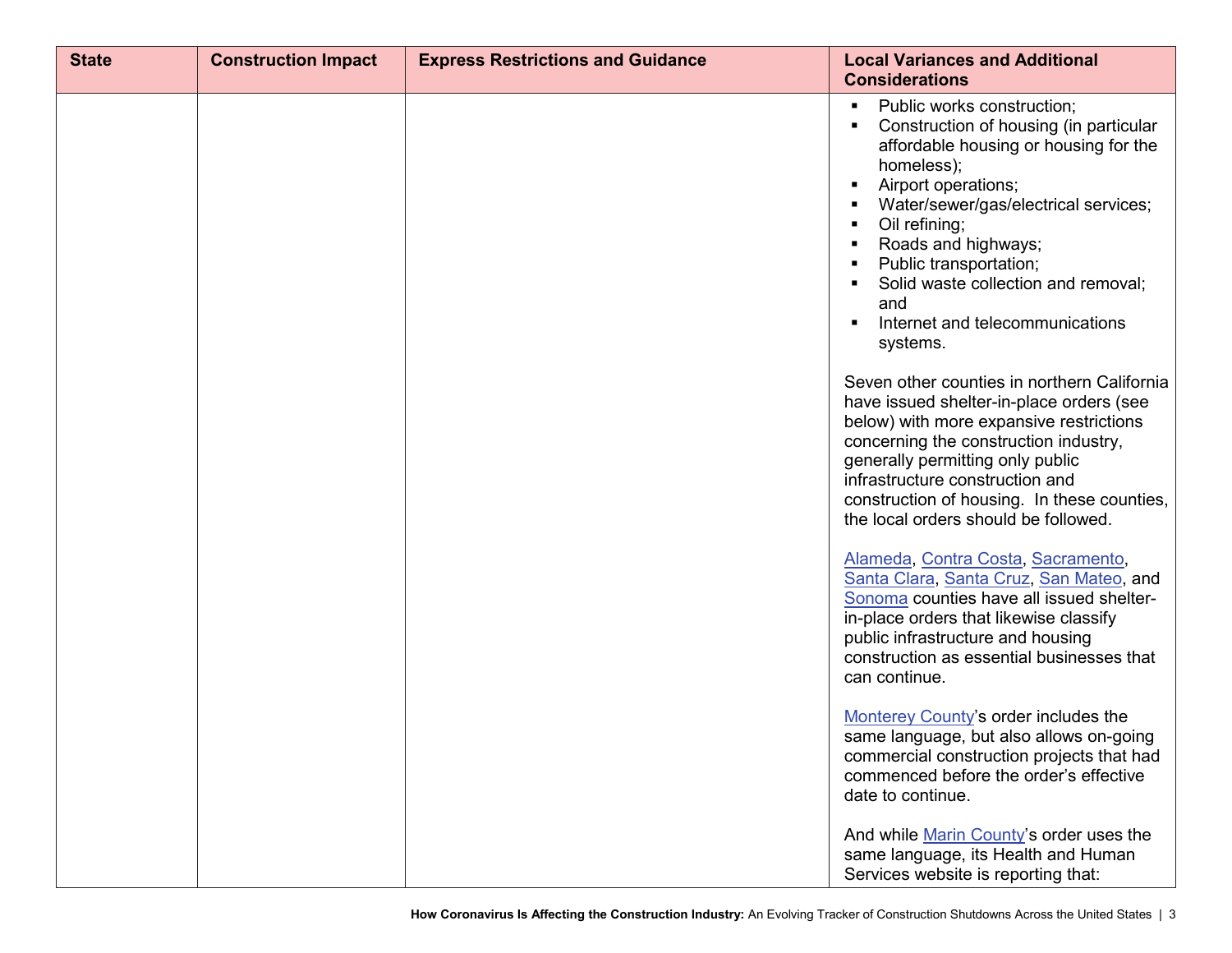| <b>State</b> | <b>Construction Impact</b>                                                                                               | <b>Express Restrictions and Guidance</b>   | <b>Local Variances and Additional</b><br><b>Considerations</b>                                                                                                                                                                                                                                                                                                                                                                                                                                                                                                                                                                                                                                                  |
|--------------|--------------------------------------------------------------------------------------------------------------------------|--------------------------------------------|-----------------------------------------------------------------------------------------------------------------------------------------------------------------------------------------------------------------------------------------------------------------------------------------------------------------------------------------------------------------------------------------------------------------------------------------------------------------------------------------------------------------------------------------------------------------------------------------------------------------------------------------------------------------------------------------------------------------|
|              |                                                                                                                          |                                            | 1. all partially completed residential<br>construction projects can continue to<br>completion in order to ensure health<br>and safety;<br>2. new construction projects may not<br>begin unless they add to the supply<br>of housing stock by building a<br>second unit or a new home, or<br>maintaining the habitability of homes<br>in order to avoid displacement of<br>residents; and<br>3. business construction projects<br>related to maintaining or upgrading<br>essential business, government, or<br>health care infrastructure may<br>continue.                                                                                                                                                       |
| Colorado     | <b>Construction</b><br><b>Allowed to Continue;</b><br><b>Municipal</b><br><b>Restrictions</b><br>in San Miguel<br>County | No statewide order affecting construction. | San Miguel County, including<br>Telluride: Effective March 21, 2020, all<br>businesses are ordered to close, except<br>for Essential Businesses. Residential and<br>commercial construction is expressly shut<br>down except for Minimum Basic<br>Operations (site security). Exceptions to<br>the shutdown include any construction<br>activities that support Essential<br>Businesses, Essential Infrastructure or<br><b>Essential Government Functions. These</b><br>exceptions include construction related to,<br>among other things:<br>Public Works;<br>$\blacksquare$<br>Public Welfare;<br>Utilities;<br>$\blacksquare$<br>Health Care Operations;<br>Airports; and<br>Oil Refining.<br>$\blacksquare$ |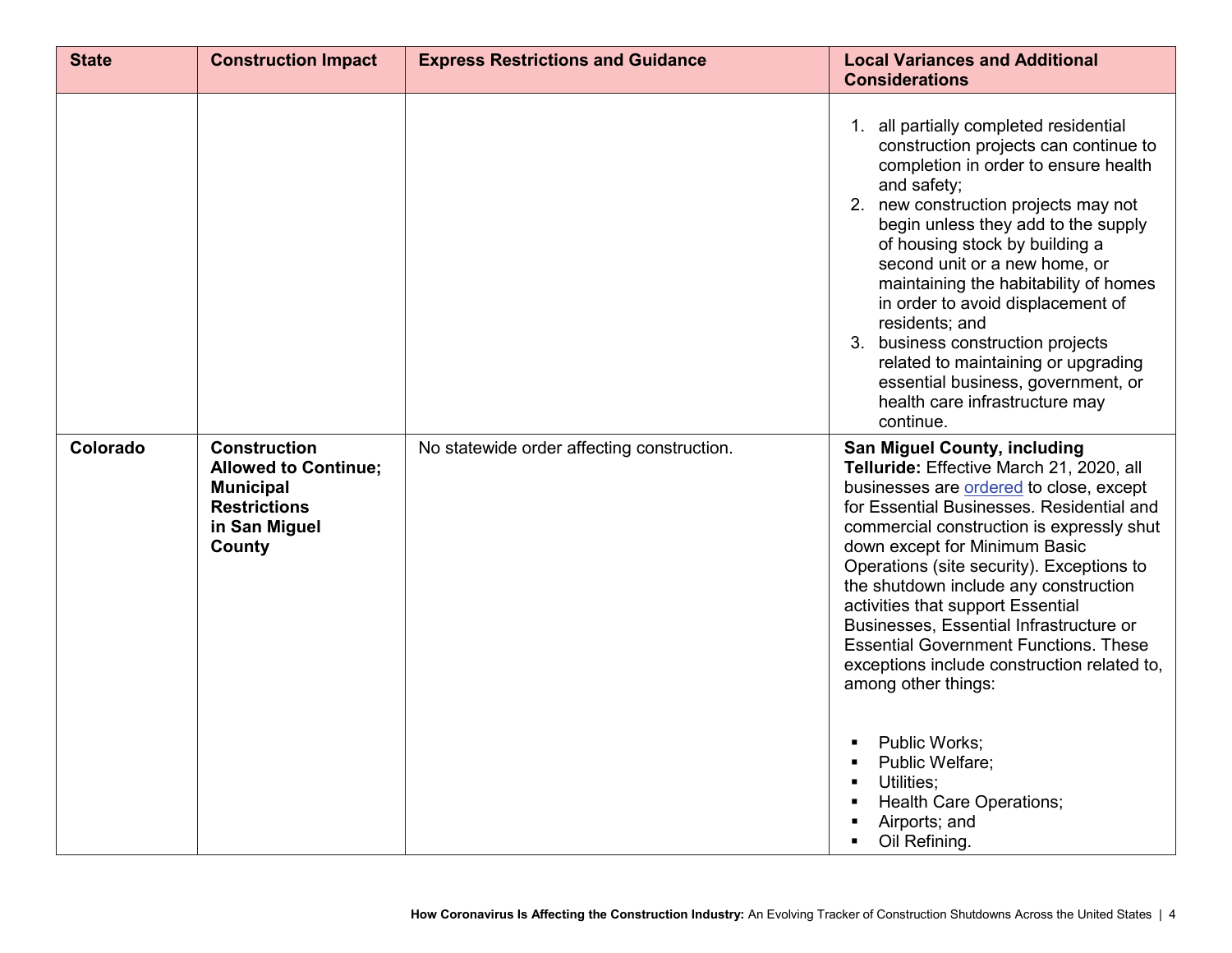| <b>State</b>       | <b>Construction Impact</b>                 | <b>Express Restrictions and Guidance</b>                                                                                                                                                                                                                                                                                                                                                             | <b>Local Variances and Additional</b><br><b>Considerations</b>                                                                                                                                                                                                                                                  |
|--------------------|--------------------------------------------|------------------------------------------------------------------------------------------------------------------------------------------------------------------------------------------------------------------------------------------------------------------------------------------------------------------------------------------------------------------------------------------------------|-----------------------------------------------------------------------------------------------------------------------------------------------------------------------------------------------------------------------------------------------------------------------------------------------------------------|
| <b>Connecticut</b> | <b>Construction Allowed</b><br>to Continue | Effective March 23, 2020 and continuing through<br>April 22, 2020, all non-essential businesses or not-<br>for-profit entities are ordered to reduce their in-<br>person workforces by 100%. The Department of<br>Economic and Community Development shall issue<br>lawfully binding guidance about which businesses<br>are essential and those businesses shall include<br>construction businesses. |                                                                                                                                                                                                                                                                                                                 |
| <b>Delaware</b>    | <b>Construction Allowed</b><br>to Continue | Effective March 24, 2020 at 8:00 a.m. and<br>continuing until May 15, 2020, all Non-Essential<br>Businesses are ordered to close. Essential<br>Businesses include businesses that employ<br>workers in residential, nonresidential and<br>infrastructure construction and workers who provide<br>critical maintenance to residential or non-residential<br>structures.                               |                                                                                                                                                                                                                                                                                                                 |
| <b>Florida</b>     | <b>Construction Allowed</b><br>to Continue | No statewide order affecting construction.                                                                                                                                                                                                                                                                                                                                                           | Miami:<br>All non-essential retail and commercial<br>establishments are ordered to close.<br>Contractors, tradesmen and other service<br>providers are excluded from the order to<br>close.                                                                                                                     |
| Georgia            | <b>Construction Allowed</b><br>to Continue | No statewide order affecting construction.                                                                                                                                                                                                                                                                                                                                                           | <b>Atlanta:</b><br>All construction, except for public works<br>construction, is allowed to continue per<br>order issued on March 23, 2020 at<br>8:49PM.                                                                                                                                                        |
|                    |                                            |                                                                                                                                                                                                                                                                                                                                                                                                      | <b>Athens-Clarke County, including</b><br>Athens:<br>All businesses in the county, except for<br>Essential Businesses, are required to<br>cease all activities, except Minimum Basic<br>Operations, located within the County.<br>The order includes public works<br>construction, construction and all related |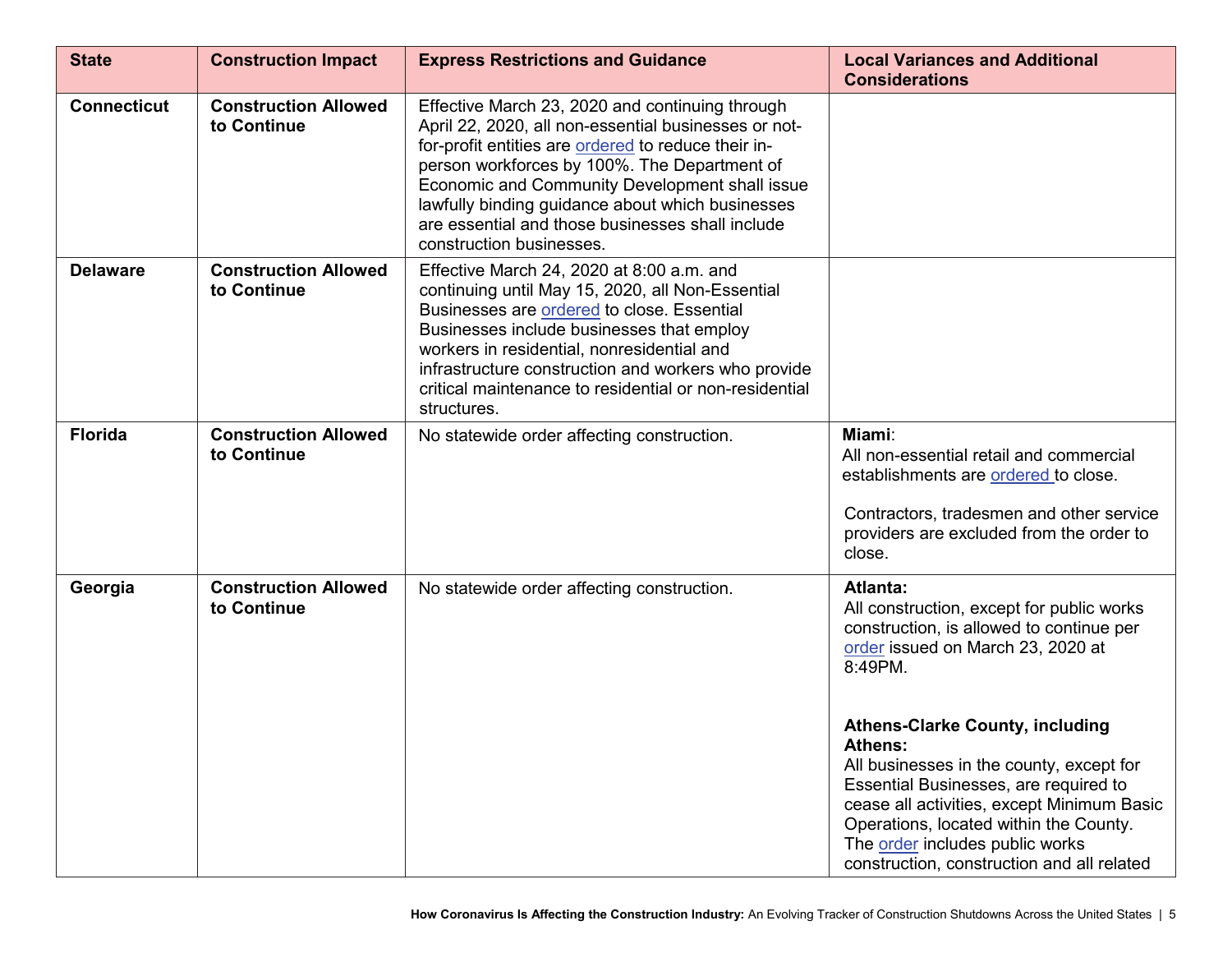| <b>State</b>  | <b>Construction Impact</b>                                                               | <b>Express Restrictions and Guidance</b>                                                                                                                                                                                                                                                                                                                                                                                                                                                                                                                                                                                                                                                                                                                                                                                                                                                                                                | <b>Local Variances and Additional</b><br><b>Considerations</b>                                                                                                                                                                                                                                                                                                  |
|---------------|------------------------------------------------------------------------------------------|-----------------------------------------------------------------------------------------------------------------------------------------------------------------------------------------------------------------------------------------------------------------------------------------------------------------------------------------------------------------------------------------------------------------------------------------------------------------------------------------------------------------------------------------------------------------------------------------------------------------------------------------------------------------------------------------------------------------------------------------------------------------------------------------------------------------------------------------------------------------------------------------------------------------------------------------|-----------------------------------------------------------------------------------------------------------------------------------------------------------------------------------------------------------------------------------------------------------------------------------------------------------------------------------------------------------------|
|               |                                                                                          |                                                                                                                                                                                                                                                                                                                                                                                                                                                                                                                                                                                                                                                                                                                                                                                                                                                                                                                                         | activities (in particular affordable housing<br>or housing for individuals experiencing<br>homelessness), and plumbers,<br>electricians, exterminators, and other<br>service providers who provide services<br>necessary to maintaining the safety,<br>sanitation and essential operation of the<br>construction, as Essential Businesses.                      |
| <b>Hawaii</b> | <b>Construction</b><br><b>Suspended Except</b><br>for Essential<br><b>Infrastructure</b> | Effective at 12:01 a.m. on March 25, 2020, and until<br>11:59 p.m. on April 30, 2020 all persons within the<br>state are ordered to stay home, except to travel to and<br>from Essential Business and Operations. All Non-<br><b>Essential Businesses and Operations must cease</b><br>operations.<br>Exceptions related to construction fall under sectors<br>identified by the U.S. Department of Homeland<br>Security, Cybersecurity & Infrastructure Security<br>Agency (CISA) as essential and "Critical Trades" and<br>include:<br>Construction of critical or strategic<br>infrastructure; and<br>Building and construction tradesmen and<br>tradeswomen, and other trades including but<br>not limited to plumbers, electricians,<br>exterminators, cleaning and janitorial staff for<br>commercial and governmental properties,<br>security staff, operating engineers, HVAC,<br>painting, and moving and relocation services. |                                                                                                                                                                                                                                                                                                                                                                 |
| Idaho         | <b>Construction Allowed</b><br>to Continue                                               | No statewide order affecting construction.                                                                                                                                                                                                                                                                                                                                                                                                                                                                                                                                                                                                                                                                                                                                                                                                                                                                                              | <b>Blaine County:</b><br>All businesses in the county, except<br>Essential Businesses, are required to<br>cease all activities, except Minimum<br>Businesses Operations, located within the<br>county. The order includes public works<br>construction, commercial construction,<br>construction of housing (in particular<br>affordable housing or housing for |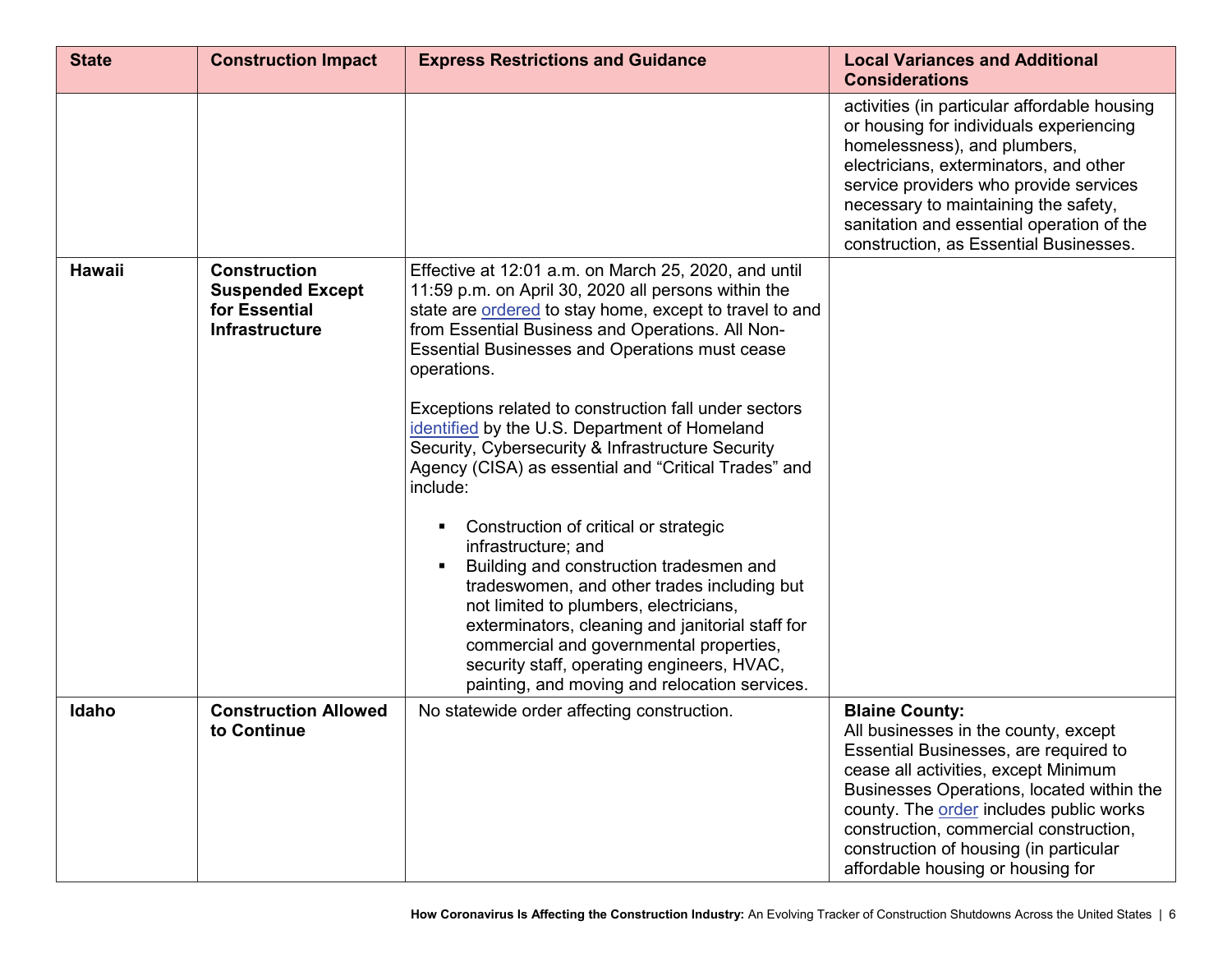| <b>State</b>    | <b>Construction Impact</b>                 | <b>Express Restrictions and Guidance</b>                                                                                                                                                                                                                                                                                                                                                                                                                                                                                                                                                                                                                                                                  | <b>Local Variances and Additional</b><br><b>Considerations</b>                                                                                                                                                                                                              |
|-----------------|--------------------------------------------|-----------------------------------------------------------------------------------------------------------------------------------------------------------------------------------------------------------------------------------------------------------------------------------------------------------------------------------------------------------------------------------------------------------------------------------------------------------------------------------------------------------------------------------------------------------------------------------------------------------------------------------------------------------------------------------------------------------|-----------------------------------------------------------------------------------------------------------------------------------------------------------------------------------------------------------------------------------------------------------------------------|
|                 |                                            |                                                                                                                                                                                                                                                                                                                                                                                                                                                                                                                                                                                                                                                                                                           | individuals experiencing homelessness),<br>and plumbers, electricians, exterminators,<br>and other service providers who provide<br>services necessary to maintaining the<br>safety, sanitation and essential operation<br>of the construction, as Essential<br>Businesses. |
| <b>Illinois</b> | <b>Construction Allowed</b><br>to Continue | Effective March 21, 2020 and continuing until April<br>7, 2020, all individuals living within the State of<br>Illinois are ordered to stay at home or at their place<br>of residence except to perform Essential Activities<br>or Essential Government Functions, or to operate<br>Essential Businesses and Operations. The order<br>identifies construction (including but not limited to<br>construction required in response to the order,<br>hospital construction, construction of long-term care<br>facilities, public works construction, and housing<br>construction) as an Essential Business and<br>Operation.<br>See Foley's CRC website for more information<br>regarding the Illinois order. |                                                                                                                                                                                                                                                                             |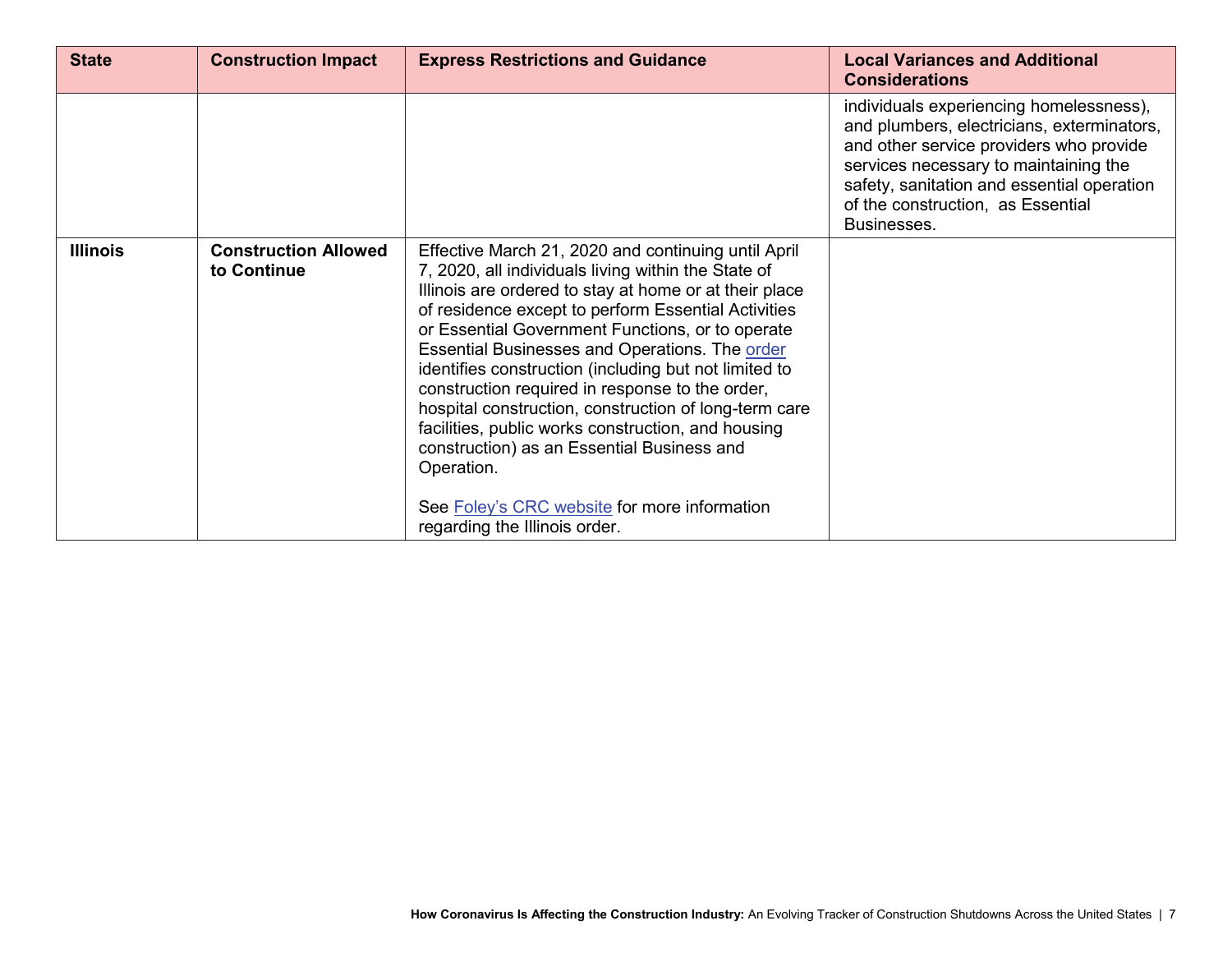| <b>State</b>   | <b>Construction Impact</b>                                                                                     | <b>Express Restrictions and Guidance</b>                                                                                                                                                                                                                                                                                                                                                                                                                                                                                                                                                                                                                                                                                                                                                                                                                                                                                                                                                                                                                                                                                                                                                                                                                                                                                                                                           | <b>Local Variances and Additional</b><br><b>Considerations</b> |
|----------------|----------------------------------------------------------------------------------------------------------------|------------------------------------------------------------------------------------------------------------------------------------------------------------------------------------------------------------------------------------------------------------------------------------------------------------------------------------------------------------------------------------------------------------------------------------------------------------------------------------------------------------------------------------------------------------------------------------------------------------------------------------------------------------------------------------------------------------------------------------------------------------------------------------------------------------------------------------------------------------------------------------------------------------------------------------------------------------------------------------------------------------------------------------------------------------------------------------------------------------------------------------------------------------------------------------------------------------------------------------------------------------------------------------------------------------------------------------------------------------------------------------|----------------------------------------------------------------|
| <b>Indiana</b> | <b>Construction Allowed</b><br>to Continue                                                                     | Effective at 11:59 p.m. on March 24, 2020 until<br>April 6, 2020, all residents are ordered to stay<br>home and all non-essential businesses are ordered<br>to cease. Exceptions related to construction fall<br>under sectors identified by the U.S. Department of<br>Homeland Security, Cybersecurity & Infrastructure<br>Security Agency (CISA) as essential, "Essential<br>Infrastructure" and "Critical Trades", and include:<br>Construction (including but not limited to,<br>construction required in response to this<br>public health emergency, hospital<br>construction, construction of long-term care<br>facilities, public works construction, school<br>construction, essential business construction<br>and housing construction);<br>Construction of critical or strategic<br>infrastructure; and<br>Building and construction tradesmen and<br>tradeswomen, and other trades including but<br>not limited to plumbers, electricians,<br>exterminators, operating engineers, cleaning<br>and janitorial staff for commercial and<br>government properties, security staff, HVAC,<br>painting, moving and relocation services, and<br>other service providers who provide services<br>that are necessary to maintain the safety,<br>sanitation and essential operation of<br>residences, Essential Activities, and<br><b>Essential Businesses and Operations.</b> |                                                                |
| Louisiana      | <b>Construction</b><br><b>Suspended Except</b><br>for Critical or<br><b>Strategic</b><br><b>Infrastructure</b> | Effective March 23, 2020 and continuing until April<br>13, 2020, all individuals are ordered to stay at home<br>unless performing an essential activity or an<br>essential worker function. Guidance of what<br>constitutes an essential worker function is provided<br>by the U.S. Department of Homeland Security,<br>Cybersecurity & Infrastructure Security Agency<br>(CISA), which guidance includes "construction of<br>critical or strategic infrastructure" as an essential<br>worker function.                                                                                                                                                                                                                                                                                                                                                                                                                                                                                                                                                                                                                                                                                                                                                                                                                                                                            |                                                                |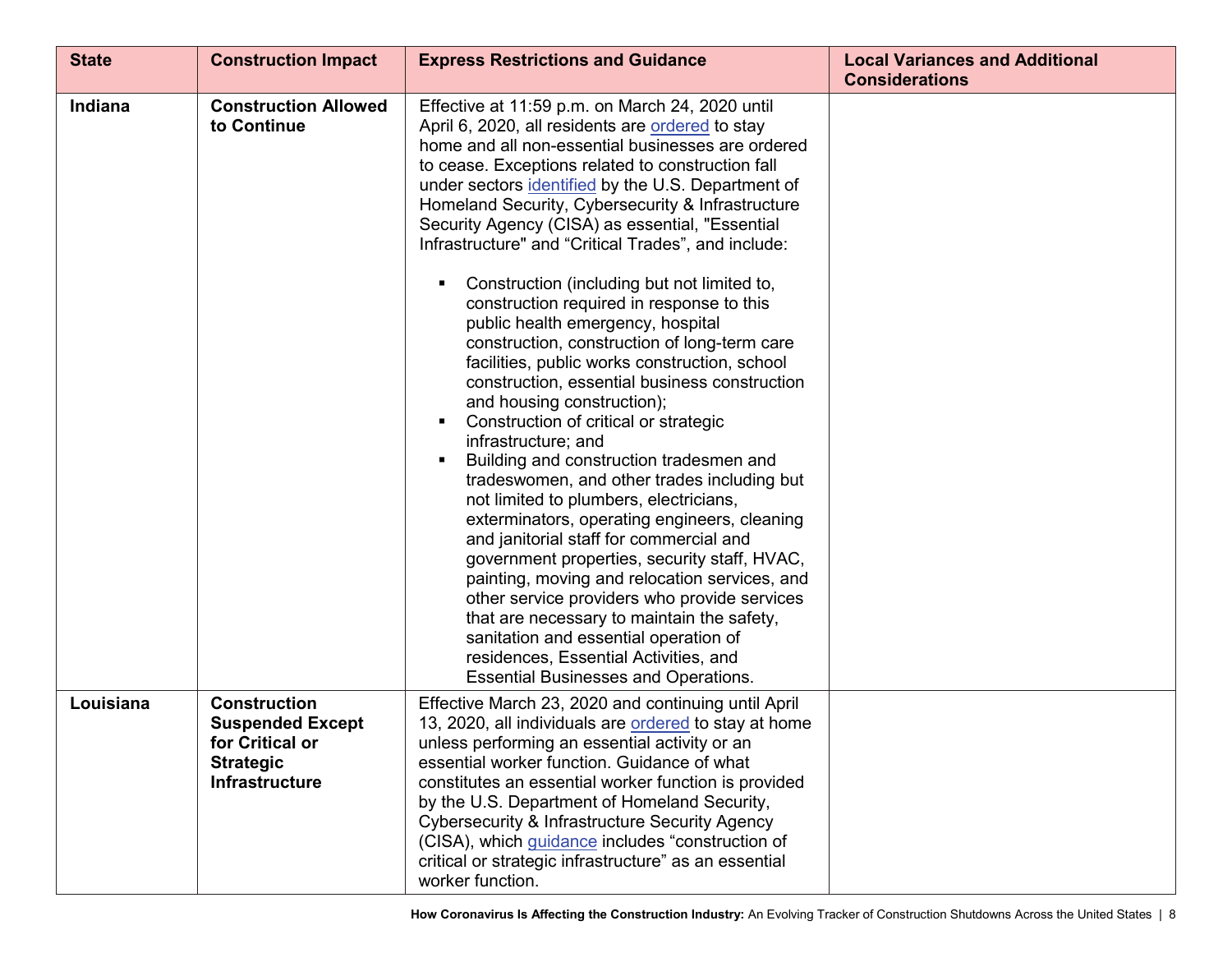| <b>State</b>         | <b>Construction Impact</b>                                                                                                                     | <b>Express Restrictions and Guidance</b>                                                                                                                                                                                                                                                                                                                                                                                                                                                                                                                                                                                                                                                                                                                      | <b>Local Variances and Additional</b><br><b>Considerations</b>                                                                                                                                                                                                                                                                                                                                                                                                                                                    |
|----------------------|------------------------------------------------------------------------------------------------------------------------------------------------|---------------------------------------------------------------------------------------------------------------------------------------------------------------------------------------------------------------------------------------------------------------------------------------------------------------------------------------------------------------------------------------------------------------------------------------------------------------------------------------------------------------------------------------------------------------------------------------------------------------------------------------------------------------------------------------------------------------------------------------------------------------|-------------------------------------------------------------------------------------------------------------------------------------------------------------------------------------------------------------------------------------------------------------------------------------------------------------------------------------------------------------------------------------------------------------------------------------------------------------------------------------------------------------------|
| <b>Maryland</b>      | <b>Construction Allowed</b><br>to Continue                                                                                                     | Effective 5:00 p.m. on March 23, 2020, all<br>businesses are ordered closed other than those<br>businesses that are part of the critical infrastructure<br>sectors identified by guidance issued by the U.S.<br>Department of Homeland Security's Cybersecurity<br>and Infrastructure Security Agency. Interpretative<br>guidance issued on March 23 by the Maryland<br>Office of Legal Counsel clarifies that commercial<br>and residential construction companies are exempt<br>from the order to close.                                                                                                                                                                                                                                                    |                                                                                                                                                                                                                                                                                                                                                                                                                                                                                                                   |
| <b>Massachusetts</b> | <b>Construction Allowed</b><br>to Continue<br><b>Statewide; Prior</b><br><b>Municipal</b><br><b>Restrictions Are</b><br><b>Being Contested</b> | Effective Tuesday, March 24, 2020 at Noon,<br>Governor Charlie Baker has ordered a statewide<br>stay-at-home directive for Massachusetts residents<br>until Tuesday, April 7, 2020 at Noon - unless<br>extended. Certain services - including the services<br>of construction workers who support the<br>construction, operation, inspection and<br>maintenance of construction sites and construction<br>projects – are considered exempt as a COVID-19<br><b>Essential Service.</b>                                                                                                                                                                                                                                                                         | On March 25, 2020, the Governor's Legal<br>Office issued a letter to all municipalities<br>clarifying the March 24 order specifically<br>with respect to construction. Governor<br>Baker ordered all municipalities to rescind<br>any previous orders to the contrary.<br>Later on March 25, in direct response to<br>the letter from the Governor's Legal<br>Office, Boston Mayor Marty Walsh<br>affirmatively extended his March 16 order<br>suspending all non-essential, permitted<br>construction in Boston. |
| Michigan             | <b>Construction</b><br><b>Suspended Except</b><br><b>Construction of</b><br><b>Public Works and</b><br><b>Public Health</b><br>Infrastructure  | Effective Tuesday, March 24 at 12:01 a.m. and<br>continuing through at least April 13, all residents of<br>Michigan are subject to a Stay-Home, Stay-Safe at<br>Home Executive Order. "Critical infrastructure<br>workers" are exempt from the order. This includes<br>workers described in the directive issued by the<br>U.S. Department of Homeland Security,<br>Cybersecurity & Infrastructure Security Agency<br>(CISA), including construction workers of critical or<br>strategic infrastructure.<br>Executive Order 2020-21 FAQ further clarifies that<br>construction to maintain and improve essential<br>public works like roads, bridges, the<br>telecommunications infrastructure, and public<br>health infrastructure is permitted to continue. |                                                                                                                                                                                                                                                                                                                                                                                                                                                                                                                   |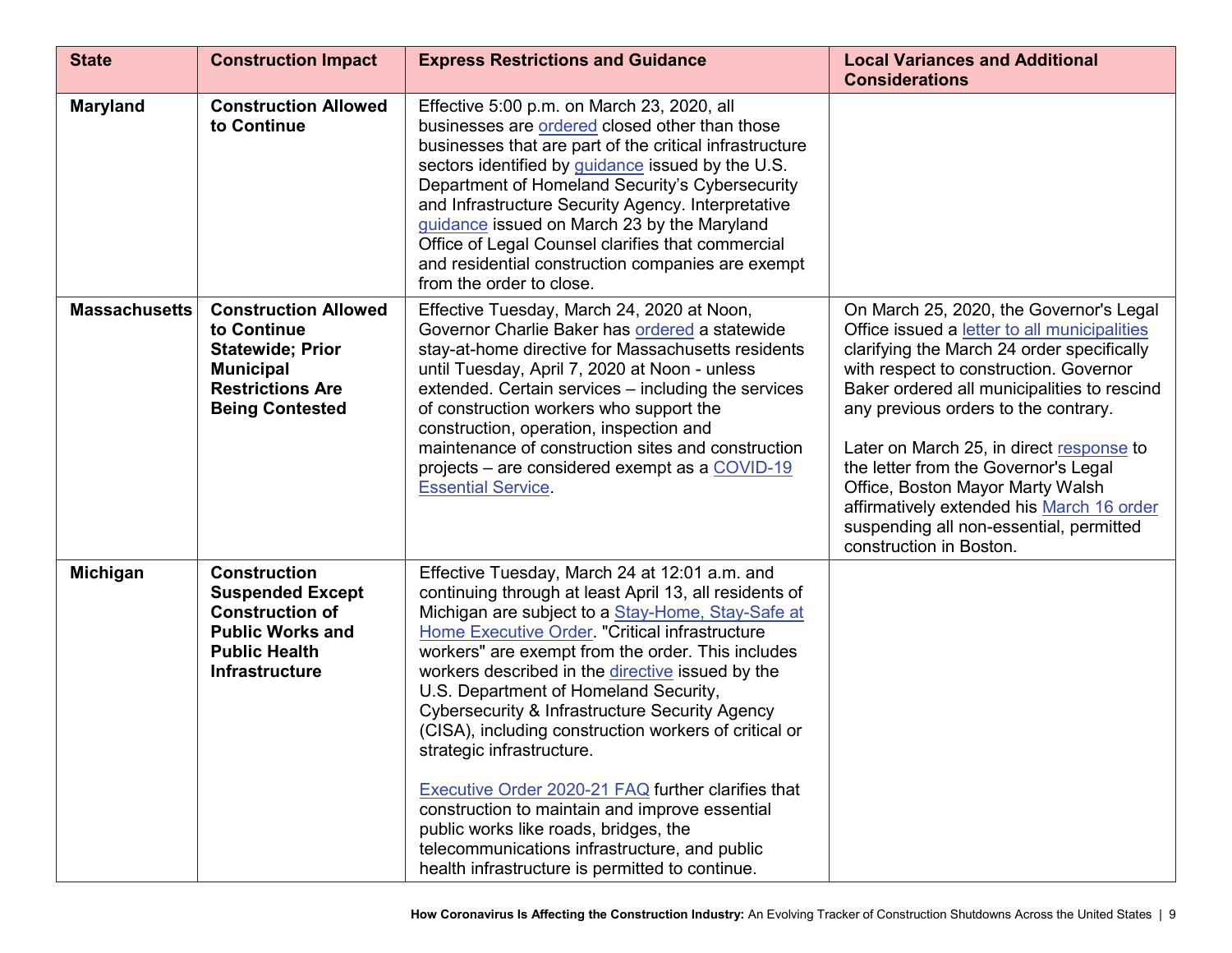| <b>State</b>    | <b>Construction Impact</b>                        | <b>Express Restrictions and Guidance</b>                                                                                                                                                                                                                                                                                                                                                                                                                                                                                                                                                                                                                                                                                                                                                                                                                                                                                                    | <b>Local Variances and Additional</b><br><b>Considerations</b>                                                                                                                                                                                                                                                                                                                        |
|-----------------|---------------------------------------------------|---------------------------------------------------------------------------------------------------------------------------------------------------------------------------------------------------------------------------------------------------------------------------------------------------------------------------------------------------------------------------------------------------------------------------------------------------------------------------------------------------------------------------------------------------------------------------------------------------------------------------------------------------------------------------------------------------------------------------------------------------------------------------------------------------------------------------------------------------------------------------------------------------------------------------------------------|---------------------------------------------------------------------------------------------------------------------------------------------------------------------------------------------------------------------------------------------------------------------------------------------------------------------------------------------------------------------------------------|
|                 |                                                   | Construction workers may also undertake such<br>projects as necessary to maintain and improve the<br>safety, sanitation, and essential operations of<br>residences. In addition, businesses may designate<br>construction firms to provide necessary support to<br>the work of the businesses' otherwise critical<br>infrastructure workers. All construction work that is<br>carried out, however, must be done in accordance<br>with the social distancing requirements set forth in<br>the order.                                                                                                                                                                                                                                                                                                                                                                                                                                        |                                                                                                                                                                                                                                                                                                                                                                                       |
|                 |                                                   | As set forth on <b>Foley's CRC</b> website regarding the<br>Michigan order, not all employees are considered<br>"critical infrastructure workers" and businesses<br>must so specify those workers in writing by March<br>31.                                                                                                                                                                                                                                                                                                                                                                                                                                                                                                                                                                                                                                                                                                                |                                                                                                                                                                                                                                                                                                                                                                                       |
| <b>Nevada</b>   | <b>Construction Allowed to</b><br><b>Continue</b> | Effective March 20, 2020 at 11:59 p.m., non-<br>essential businesses in the state are ordered to<br>close. The order permits construction and<br>infrastructure sector labor forces to continue<br>operations.                                                                                                                                                                                                                                                                                                                                                                                                                                                                                                                                                                                                                                                                                                                              |                                                                                                                                                                                                                                                                                                                                                                                       |
| <b>New York</b> | <b>Construction Allowed</b><br>to Continue        | <b>Executive Order 202.8, New York's latest density-</b><br>mitigation mandate, requires, among other things,<br>that all businesses utilize telecommuting or work<br>from home procedures to the extent possible and all<br>nonessential businesses reduce their in-person<br>workforce at any work locations by 100% no later<br>than March 22 at 8 p.m. Significantly, the measure<br>does not apply to industries, businesses or entities<br>that are considered "essential". In connection with<br>the Governor's Order, the Empire State Development<br>Corporation ("ESDC") has issued guidance for<br>determining whether a business is subject to the<br>100% workforce reduction or is otherwise considered<br>part of an essential industry, and thus exempt under<br>the Executive Order. As set forth in the ESDC's<br>quidance, construction is considered an essential<br>industry and is exempt. The guidance further deems | <b>New York City:</b><br>The New York City Mayor's office<br>announced on March 22, 2020 that the<br>City is enforcing the closure of all<br>nonessential businesses consistent with<br>the State Executive Order. Although a<br>moratorium on nonessential construction in<br>NYC had been considered earlier, no such<br>mandate has been reduced to Mayoral<br>Order or otherwise. |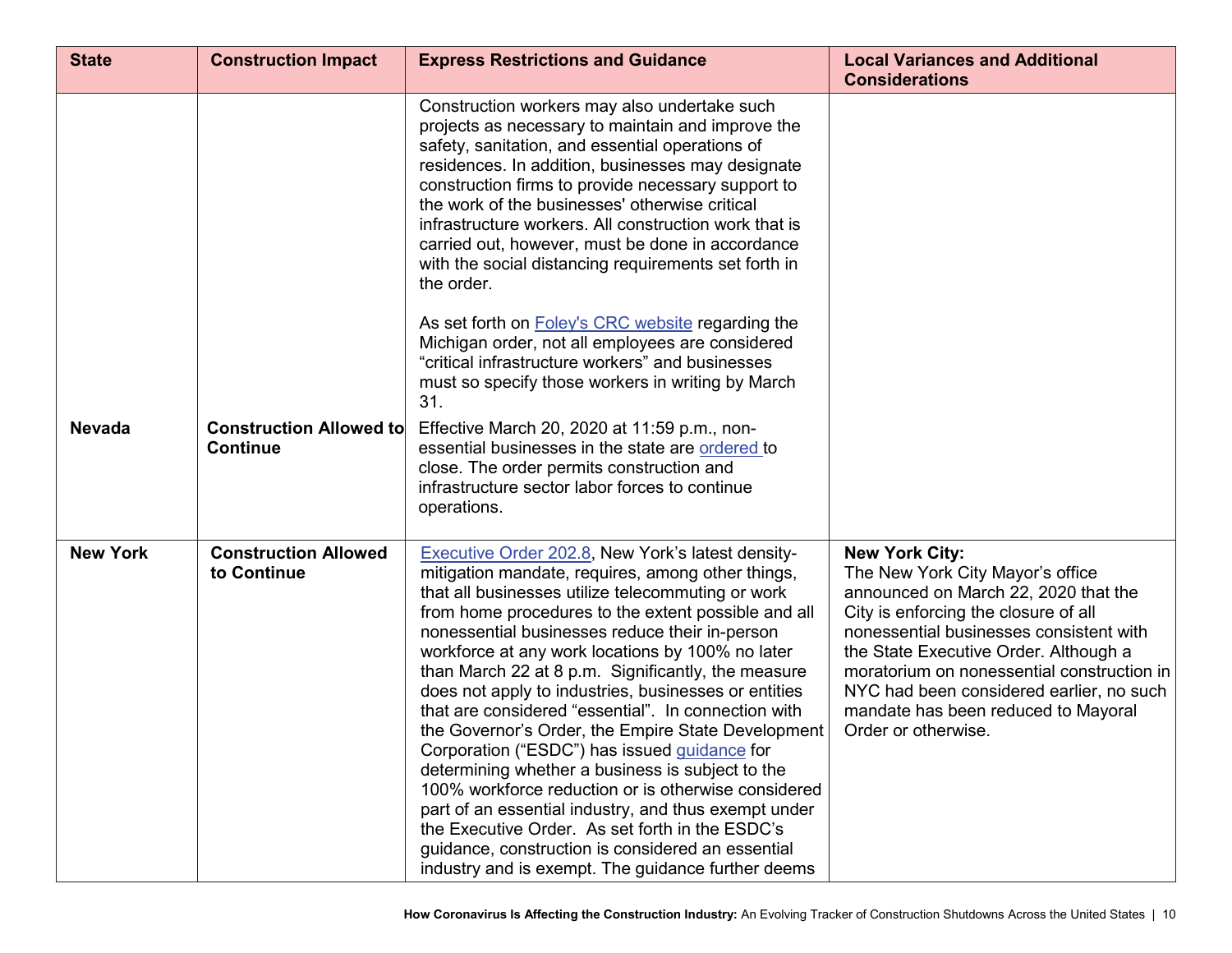| <b>State</b> | <b>Construction Impact</b>                           | <b>Express Restrictions and Guidance</b>                                                                                                                                                                                                                                                                                                                                                                                                                                                                                                                                                                                                                                                                                                                                                                                                                                                                                                                                                                                                                                                                                                                                                                                                                                                                                                         | <b>Local Variances and Additional</b><br><b>Considerations</b> |
|--------------|------------------------------------------------------|--------------------------------------------------------------------------------------------------------------------------------------------------------------------------------------------------------------------------------------------------------------------------------------------------------------------------------------------------------------------------------------------------------------------------------------------------------------------------------------------------------------------------------------------------------------------------------------------------------------------------------------------------------------------------------------------------------------------------------------------------------------------------------------------------------------------------------------------------------------------------------------------------------------------------------------------------------------------------------------------------------------------------------------------------------------------------------------------------------------------------------------------------------------------------------------------------------------------------------------------------------------------------------------------------------------------------------------------------|----------------------------------------------------------------|
|              |                                                      | essential "skilled trades such as electricians,<br>plumbers and other related construction firms [and]<br>professionals for essential infrastructure or for<br>emergency repair and safety purposes."<br>According to the ESDC, for businesses that operate<br>or provide both essential and non-essential services,<br>supplies or support, only those operations necessary<br>to support essential services, supplies, or support<br>are exempt from the restrictions. While the ESDC is<br>considering requests for essential services<br>designation (such forms are found here) requests by<br>businesses to be designated essential "should only<br>be made if they are NOT covered by the guidance."                                                                                                                                                                                                                                                                                                                                                                                                                                                                                                                                                                                                                                      |                                                                |
| <b>Ohio</b>  | <b>Construction Allowed</b><br>to<br><b>Continue</b> | Effective March 23, 2020 at 11:59 p.m. and<br>continuing until April 6, 2020, all non-essential<br>business and operations are ordered to cease. All<br>individuals currently living in the state must stay at<br>their place of residence, but may leave to provide<br>essential business and government services.<br>Exceptions related to construction fall under sectors<br><i>identified</i> by the U.S. Department of Homeland<br>Security, Cybersecurity & Infrastructure Security<br>Agency (CISA) as essential, "Essential Infrastructure"<br>and "Critical Trades", and include:<br>Construction (including but not limited to,<br>п<br>construction required in response to this public<br>health emergency, hospital construction,<br>construction of long-term care facilities, public<br>works construction, school construction, essential<br>business construction and housing construction);<br>Construction of critical or strategic infrastructure;<br>Building and construction tradesmen and<br>$\blacksquare$<br>tradeswomen, and other trades including but not<br>limited to plumbers, electricians, exterminators,<br>cleaning and janitorial staff for commercial and<br>government properties, security staff, operating<br>engineers, HVAC, painting, moving and<br>relocation services, and other service providers |                                                                |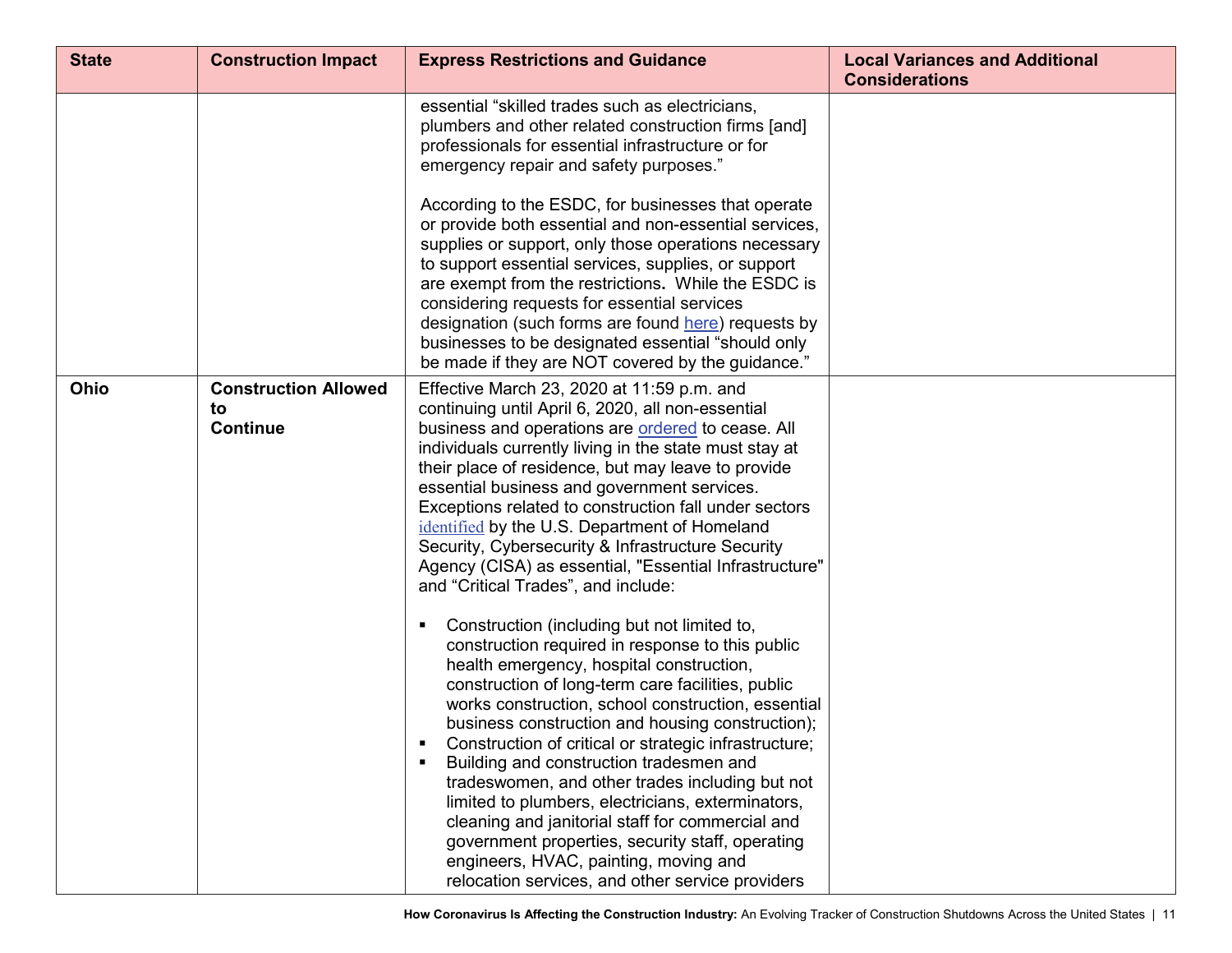| <b>State</b> | <b>Construction Impact</b>                                                             | <b>Express Restrictions and Guidance</b>                                                                                                                                                                                                                                                                                                                                                                                                                                                                                                                                                                                          | <b>Local Variances and Additional</b><br><b>Considerations</b>                                                                                                                                                                                                                                                                                                  |
|--------------|----------------------------------------------------------------------------------------|-----------------------------------------------------------------------------------------------------------------------------------------------------------------------------------------------------------------------------------------------------------------------------------------------------------------------------------------------------------------------------------------------------------------------------------------------------------------------------------------------------------------------------------------------------------------------------------------------------------------------------------|-----------------------------------------------------------------------------------------------------------------------------------------------------------------------------------------------------------------------------------------------------------------------------------------------------------------------------------------------------------------|
|              |                                                                                        | who provide services that are necessary to<br>maintain the safety, sanitation and essential<br>operation of residences, Essential Activities, and<br><b>Essential Businesses and Operations.</b>                                                                                                                                                                                                                                                                                                                                                                                                                                  |                                                                                                                                                                                                                                                                                                                                                                 |
| Oregon       | <b>Construction Allowed</b><br>to Continue                                             | Effective 12:01 a.m. on March 24, 2020, all<br>businesses are ordered to facilitate telework and<br>work-at-home by employees to the maximum<br>extent possible. The State has specific guidance<br>for contractors to implement social distancing<br>policies, available here.                                                                                                                                                                                                                                                                                                                                                   | Portland:<br>Effective March 25, 2020 at 5:00 p.m., all<br>businesses within the city that do not<br>provide Essential Services are ordered to<br>close. Businesses that provide Essential<br>Services are encouraged to stay open.<br>Existing or ongoing construction projects<br>are listed as Essential Services.                                           |
| Pennsylvania | <b>All Construction</b><br><b>Suspended</b>                                            | Effective March 19, 2020 at 8pm EST, all "non-life<br>sustaining businesses" in the Commonwealth of<br>Pennsylvania are closed until further notice. This<br>includes all types of construction, including:<br>Construction of buildings (residential and<br>nonresidential);<br>Heavy and Civil Construction (utilities, land<br>subdivisions, highways/streets/bridges, and<br>other heavy and civil engineering)<br>Specialty trade contractors<br>(foundations/structures/building interiors,<br>building equipment, building finishes and other<br>trades).<br>A complete list of closures by industry can be found<br>here. | The Pennsylvania statewide order came<br>only days after Philadelphia Mayor Jim<br>Kenney exempted construction activity<br>from the mandatory closure of all<br>nonessential businesses in Philadelphia.                                                                                                                                                       |
| <b>Texas</b> | <b>Construction Allowed</b><br>to Continue; Municipal<br><b>Restrictions in Austin</b> | No statewide order affecting construction.                                                                                                                                                                                                                                                                                                                                                                                                                                                                                                                                                                                        | Austin: Effective as of 11:59 p.m. March<br>24, 2020 and continuing until April 13,<br>2020, all businesses, other than Essential<br>Businesses, are ordered to cease all<br>activities, except Minimum Basic<br>Operations. The City issued guidance that<br>construction is only permitted to continue<br>on the following types of construction<br>projects: |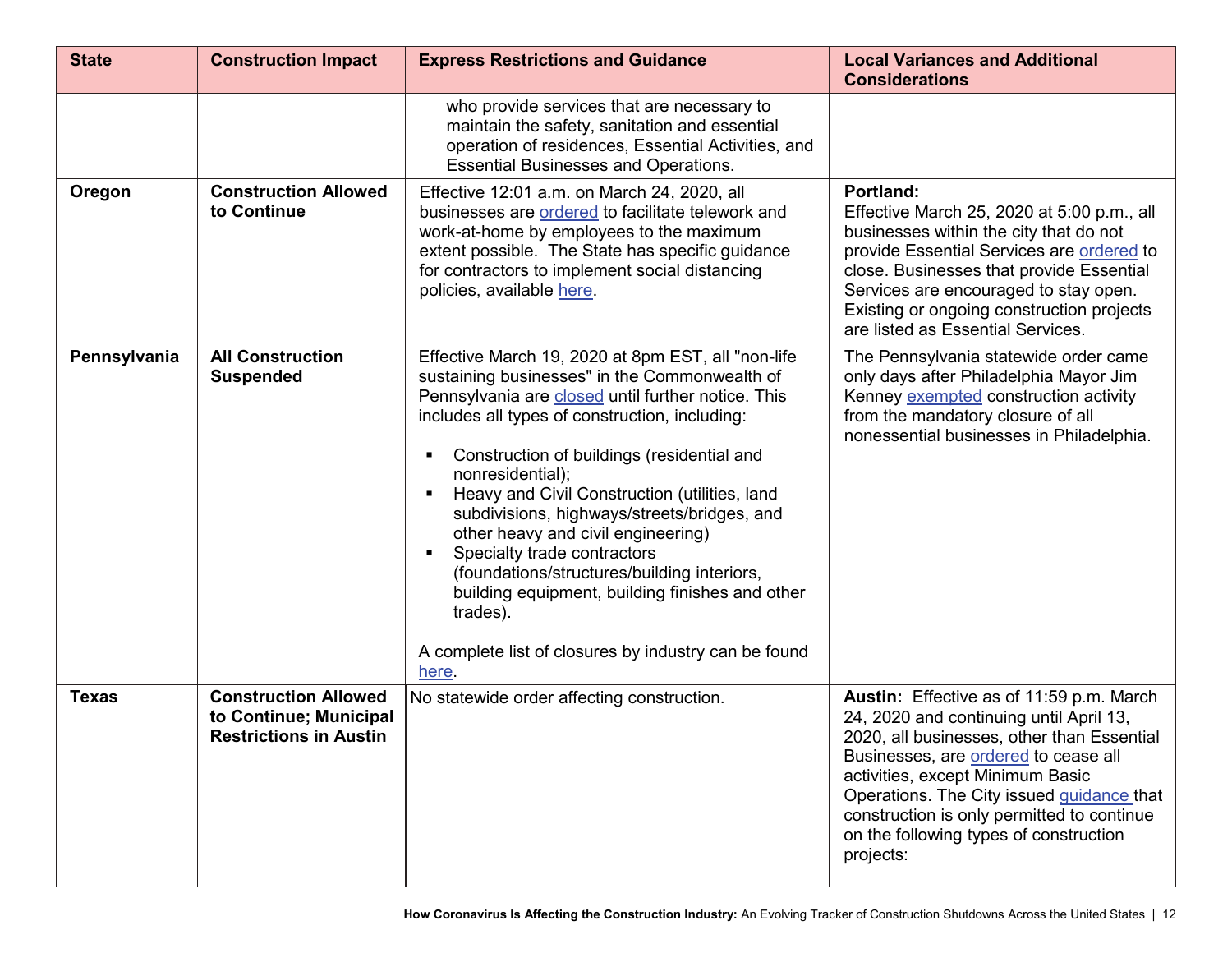| <b>State</b> | <b>Construction Impact</b> | <b>Express Restrictions and Guidance</b> | <b>Local Variances and Additional</b><br><b>Considerations</b>                                                                                                                                                                                                                                                                                                                                                 |
|--------------|----------------------------|------------------------------------------|----------------------------------------------------------------------------------------------------------------------------------------------------------------------------------------------------------------------------------------------------------------------------------------------------------------------------------------------------------------------------------------------------------------|
|              |                            |                                          | Public works;<br>Affordable housing;<br>Homeless Shelters or facilities for<br>the homeless;<br>Social services facilities;<br>Construction of facilities that are<br>otherwise deemed Essential<br><b>Businesses, Essential Government</b><br>Functions or Critical Infrastructure;<br>Facilities required by the City in<br>response to the COVID-19<br>emergency.                                           |
|              |                            |                                          | If part of a project falls within one of the<br>above listed categories, but the project<br>also includes other construction activities<br>at the same site that do not, all<br>construction within the site will be<br>permitted. Contractors have until 11:59<br>p.m. March 27, 2020 to close down<br>construction activities that are not deemed<br>essential as defined above.                             |
|              |                            |                                          | Dallas County: Effective March 23, 2020<br>at 11:59 p.m., all nonessential businesses<br>are ordered to cease all activities at<br>facilities located within the County.<br>Residential, commercial and public works<br>construction are listed as "Essential<br>businesses" and are allowed to continue.                                                                                                      |
|              |                            |                                          | Harris County: Effective as of 11:59 p.m.<br>on March 24, 2020, and continuing until<br>11:59 p.m. on April 3, 2020, all individuals<br>within Harris County are ordered to stay at<br>their place of residence and all businesses<br>operating in the County, except Essential<br>Businesses, are required to cease all<br>activities. Residential, commercial and<br>public works construction are listed as |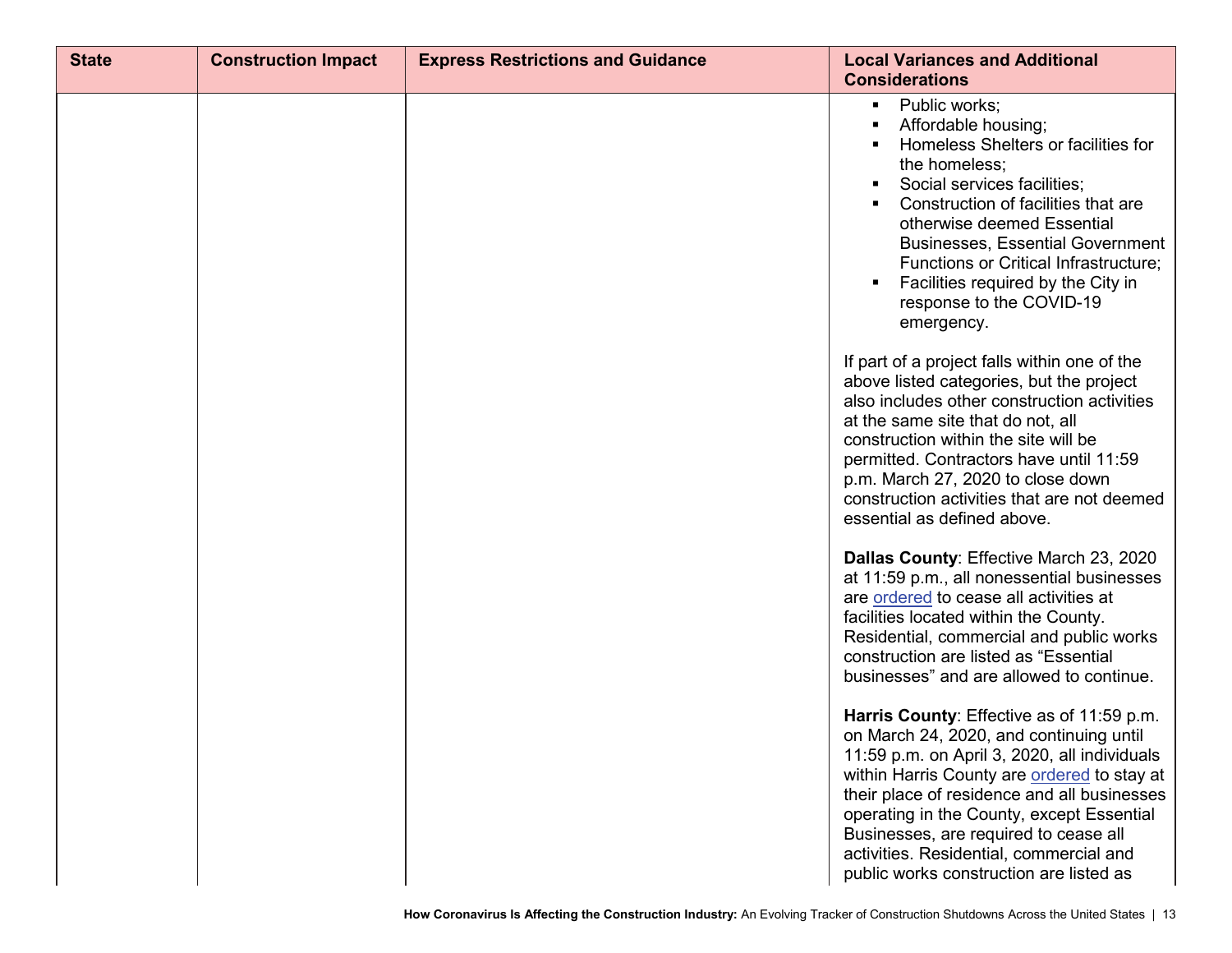| <b>State</b>         | <b>Construction Impact</b>                                                                                                                                                                                                                 | <b>Express Restrictions and Guidance</b>                                                                                                                                                                                                                                                                                                                                                                                                                                                                                                                                                                                                                                                                                                                                                                                                                                                                                               | <b>Local Variances and Additional</b><br><b>Considerations</b> |
|----------------------|--------------------------------------------------------------------------------------------------------------------------------------------------------------------------------------------------------------------------------------------|----------------------------------------------------------------------------------------------------------------------------------------------------------------------------------------------------------------------------------------------------------------------------------------------------------------------------------------------------------------------------------------------------------------------------------------------------------------------------------------------------------------------------------------------------------------------------------------------------------------------------------------------------------------------------------------------------------------------------------------------------------------------------------------------------------------------------------------------------------------------------------------------------------------------------------------|----------------------------------------------------------------|
|                      |                                                                                                                                                                                                                                            |                                                                                                                                                                                                                                                                                                                                                                                                                                                                                                                                                                                                                                                                                                                                                                                                                                                                                                                                        | "Essential Businesses" and are allowed to<br>continue.         |
| Washington           | <b>Construction</b><br>Suspended;<br><b>Exemptions for</b><br><b>Construction of</b><br><b>Critical or Strategic</b><br>Infrastructure,<br><b>Housing, Emergency</b><br><b>Repairs and Projects</b><br>that Insure Structural<br>Integrity | Effective midnight on March 25, 2020 until April 8,<br>2020, all residents are ordered to stay home and<br>Non-Essential Businesses are ordered to close,<br>except for performing minimum business<br>operations. Residents and businesses exempt from<br>the order are listed here, and include:<br>Construction of critical or strategic infrastructure;<br>Construction workers that support construction,<br>operation, inspection and maintenance of<br>construction sites and construction projects<br>(including housing construction) for all essential<br>facilities, services and projects otherwise<br>exempted; and<br>Residential construction related to emergency<br>repairs and projects that ensure structural<br>integrity; and plumbers, electricians and other<br>who provide services that are necessary to<br>maintaining the safety, sanitation and essential<br>operation of construction sites and projects. |                                                                |
| <b>West Virginia</b> | <b>Construction Allowed</b><br>to Continue                                                                                                                                                                                                 | Effective at 8:00 p.m. on March 24, 2020, all<br>residents are ordered to stay home and all Non-<br><b>Essential Businesses and Operations must</b><br>temporarily cease operations, except for minimum<br>basic operations.<br>Exceptions related to construction fall under sectors<br>identified by the U.S. Department of Homeland<br>Security, Cybersecurity & Infrastructure Security<br>Agency (CISA) as essential, "Essential<br>Infrastructure" and "Critical Trades", and include:<br>Construction (including but not limited to,<br>construction required in response to the<br>public health emergency, hospital                                                                                                                                                                                                                                                                                                           |                                                                |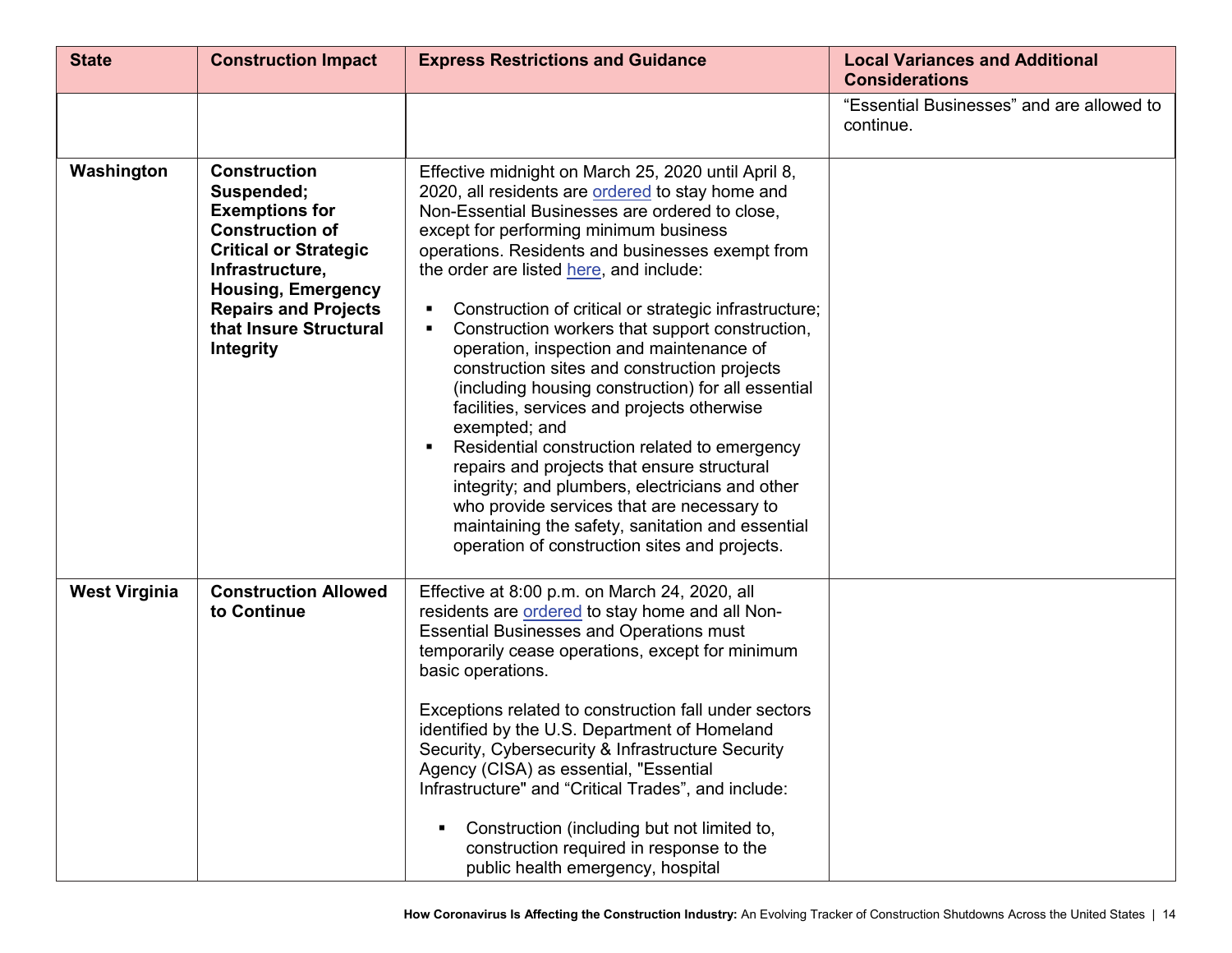| <b>State</b> | <b>Construction Impact</b>                                                                                       | <b>Express Restrictions and Guidance</b>                                                                                                                                                                                                                                                                                                                                                                                                                                                                                                                                                                                                                                                                                                                                                                                                                                                                                                                                                                           | <b>Local Variances and Additional</b><br><b>Considerations</b>                                    |
|--------------|------------------------------------------------------------------------------------------------------------------|--------------------------------------------------------------------------------------------------------------------------------------------------------------------------------------------------------------------------------------------------------------------------------------------------------------------------------------------------------------------------------------------------------------------------------------------------------------------------------------------------------------------------------------------------------------------------------------------------------------------------------------------------------------------------------------------------------------------------------------------------------------------------------------------------------------------------------------------------------------------------------------------------------------------------------------------------------------------------------------------------------------------|---------------------------------------------------------------------------------------------------|
|              |                                                                                                                  | construction, construction of long-term care<br>facilities, public works construction, school<br>construction, essential business construction<br>and housing construction);<br>Construction of critical or strategic<br>infrastructure; and<br>Building and construction tradesmen and<br>tradeswomen, and other trades including but<br>not limited to plumbers, electricians, filtration<br>technicians, exterminators, cleaning and<br>janitorial staff for commercial and<br>government properties, security staff,<br>operating engineers, HVAC engineers,<br>painting, moving and relocation services, and<br>other service providers who provide services<br>that are necessary to maintain the safety,<br>sanitation and essential operation of<br>residences, Essential Activities, and<br><b>Essential Businesses and Operations.</b>                                                                                                                                                                   |                                                                                                   |
| Wisconsin    | <b>Construction Allowed</b><br>to Continue, Optional<br>or Aesthetic<br><b>Construction Should</b><br>be Avoided | Effective at March 25, 2020 at 8:00 a.m. and<br>continuing until April 24, 2020 at 8:00 a.m., all Non-<br>Essential Business and Operations are ordered to<br>cease. Exceptions related to construction fall under<br>sectors identified by the U.S. Department of<br>Homeland Security, Cybersecurity & Infrastructure<br>Security Agency (CISA) as essential, "Essential<br>Infrastructure" and "Critical Trades", and include:<br>Construction (including but not limited to,<br>п<br>construction required in response to the public<br>health emergency, hospital construction,<br>construction of long-term care and assisted<br>living facilities, public works construction, school<br>construction, Essential Business and<br>Operations construction, construction<br>necessary for Essential Government Functions,<br>and housing construction, except that optional<br>or aesthetic construction should be avoided);<br>Construction of critical or strategic<br>$\blacksquare$<br>infrastructure; and | The State of Wisconsin order supersedes<br>any local order that is in conflict with the<br>order. |